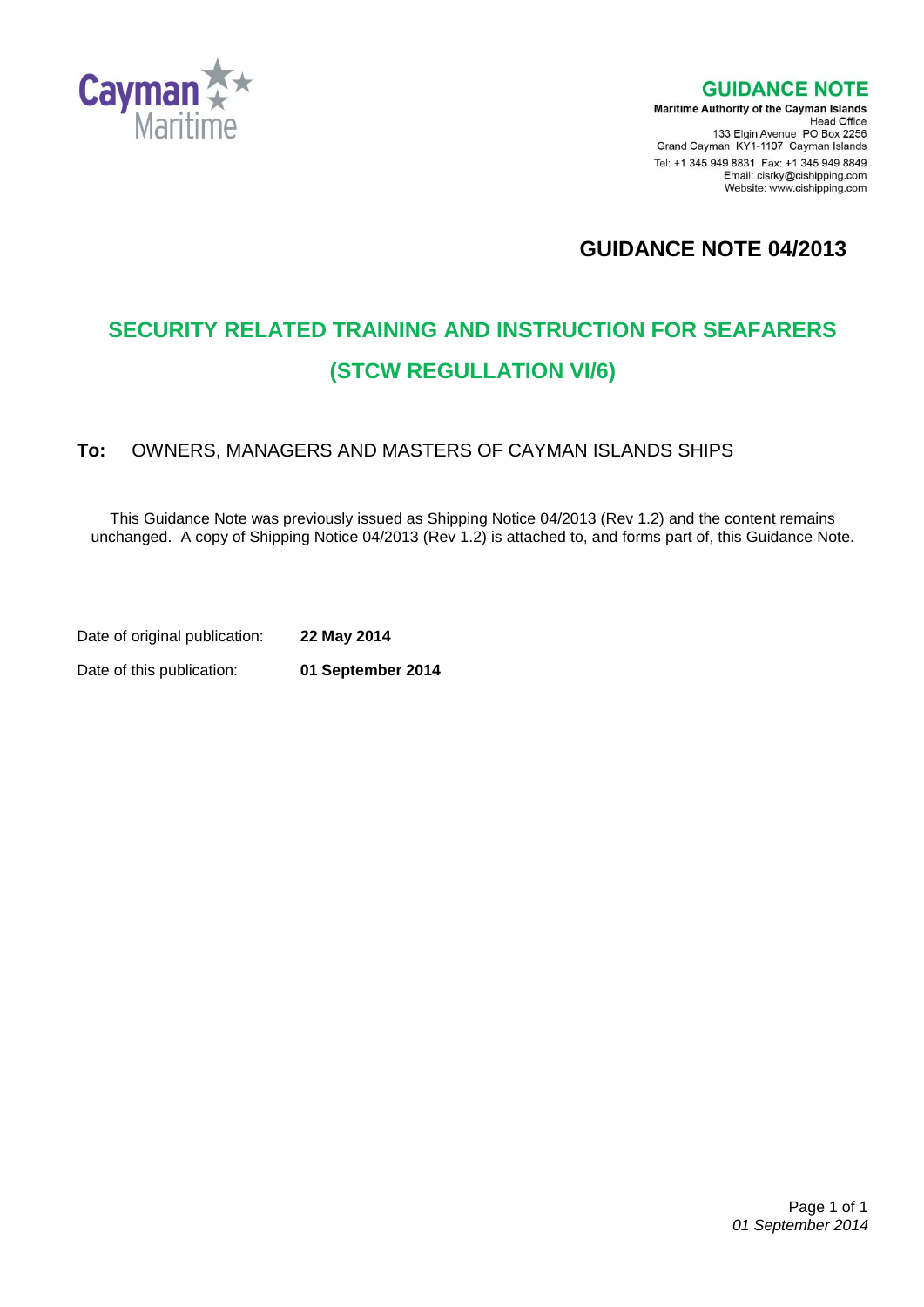**SHIPPING NOTICE**



Maritime Authority of the Cayman Islands Head Office 3<sup>rd</sup> Floor, Government Administration Building, 133 Elgin Avenue PO Box 2256, Grand Cayman, KY1-1107, Cayman Islands Tel: +1 345 949 8831 Fax: +1 345 949 8849 Email[: cisrky@cishipping.com](mailto:cisrky@cishipping.com) Website: www.cishipping.com

# **SHIPPING NOTICE 04/2013 (Rev 1.2 1 )**

# **SECURITY RELATED TRAINING AND INSTRUCTION FOR SEAFARERS**

# **(STCW REGULATION VI/6)**

## **To:** OWNERS, MANAGERS, AND MASTERS OF ALL CAYMAN ISLANDS SHIPS (INCLUDING COMMERCIAL YACHTS) TO WHICH THE ISPS CODE APPLIES.

# **1. INTRODUCTION**

l

- 1.1. On 01 January 2014, STCW Regulation VI/6 entered into force. This regulation requires all seafarers, who **do not** hold Ship Security Officer certification, serving on ships subject to the ISPS Code to have received security related training and instruction relevant to their assigned duties onboard.
- 1.2. Three levels of training are specified in the regulation, as follows:
	- 1.2.1. Security related familiarisation training;
	- 1.2.2. Security awareness training for seafarers without designated security duties; and
	- 1.2.3. Security training for seafarers with designated security duties.
- 1.3. The training and qualification requirements for Ship Security Officers remain unchanged by the entry into force of STCW VI/6.

# **2. SECURITY RELATED FAMILIARISATION TRAINING**

2.1. This training is required for all seafarers serving on-board and is required to be given on joining a ship before being assigned shipboard duties.

 $1$  Reissued to take into account the decisions of the IMO Subcommittee on Human Element, Training and Watchkeeping. See Circular STCW.7/Circ.21.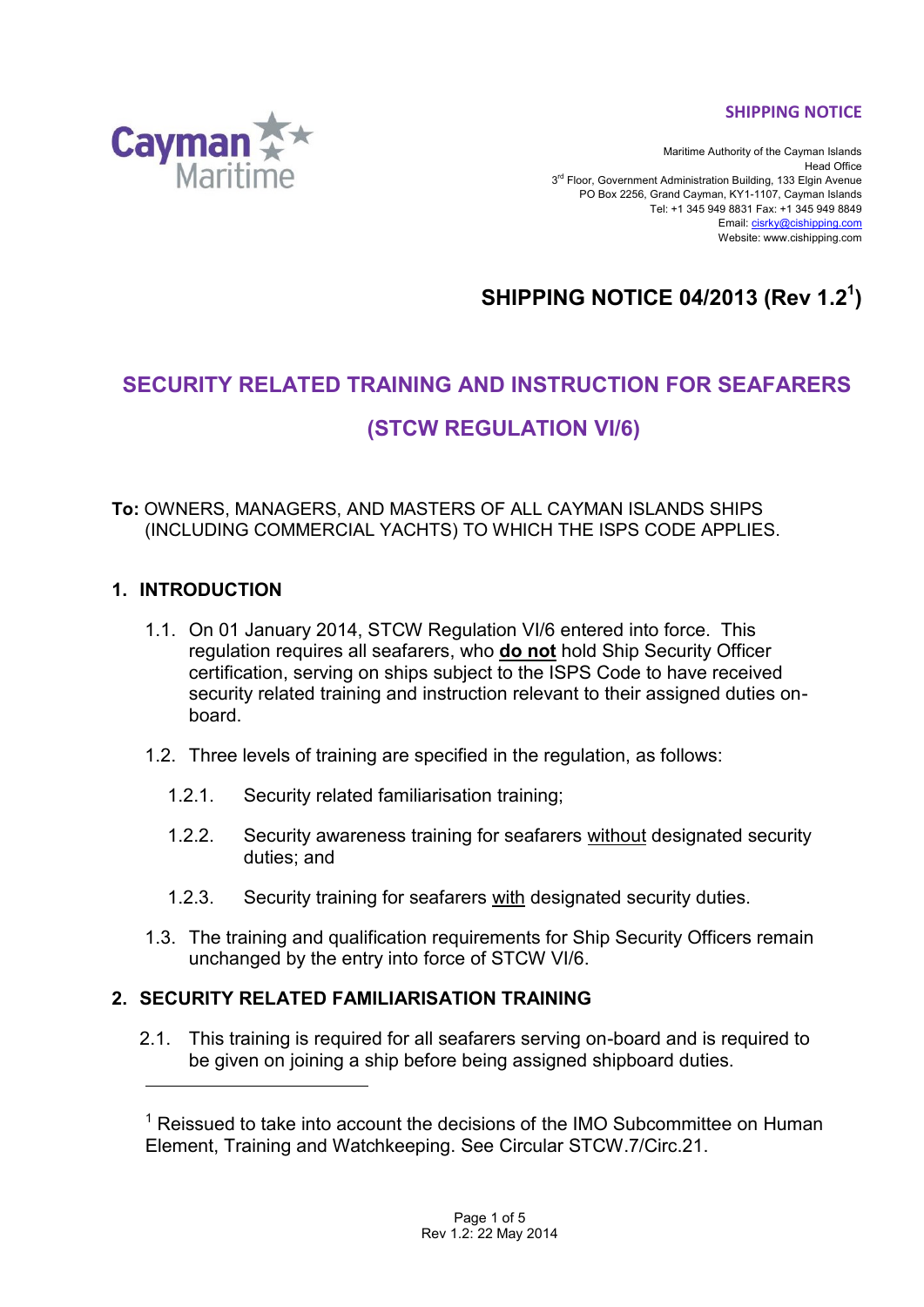- 2.2. The familiarisation training should be delivered by the Ship Security Officer and provide guidance and instruction to enable the seafarer to:
	- 2.2.1. report a security incident, including a piracy or armed robbery threat or attack;
	- 2.2.2. be familiar with the procedure to follow when they recognise a security threat; and
	- 2.2.3. be able to take part in security related emergency procedures.
- 2.3. The above familiarisation may be combined by the training required by Section 6.3, provided it is delivered prior to the seafarer being assigned shipboard duties.
- 2.4. Security familiarisation training is not required for passengers.

## **3. SECURITY AWARENESS TRAINING FOR SEAFARERS WITHOUT DESIGNATED SECURITY DUTIES**

- 3.1. This training need only be given once in a seafarer's career, there is no requirement for refresher or revalidation training.
- 3.2. All seafarers in the deck, engineering and catering departments of a ship must have received this training and hold a Certificate of Proficiency issued in accordance with STCW Regulation VI/6.2 and Section A-VI/6.4 of the STCW Code.
- 3.3. The training should be in accordance with IMO Model Course 3.27 "Security awareness training for all seafarers".
- 3.4. Transitional provisions are provided in Section A-VI/6.5 of the STCW Code (see below).

## **4. SECURITY TRAINING FOR SEAFARERS WITH DESIGNATED SECURITY DUTIES**

- 4.1. This training need only be given once in a seafarer's career, there is no requirement for refresher or revalidation training.
- 4.2. This training is required for seafarers who have security duties as specified in the Ship Security Plan and includes those duties related to anti-piracy and anti-armed robbery measures.
- 4.3. Seafarers with such designated security duties must hold a Certificate of Proficiency issued in accordance with STCW Regulation VI/6.5 and Section A-VI/6.6 of the STCW Code.
- 4.4. The training should be in accordance with IMO Model Course 3.26 "Security awareness training for seafarers with designated security duties"
- 4.5. Transitional provisions are provided in Section A-VI/6.9 of the STCW Code (see below).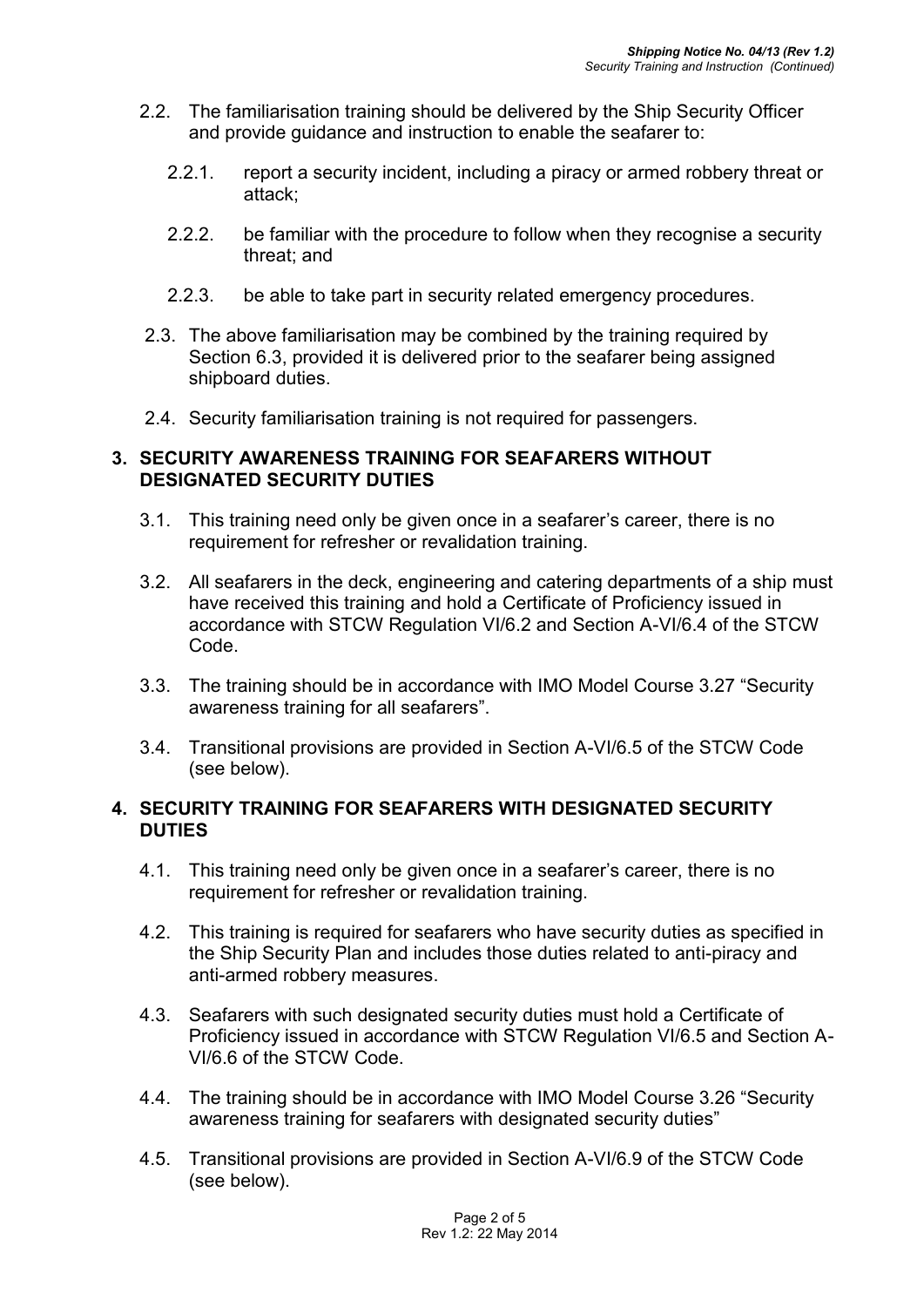# **5. TRANSITIONAL PROVISIONS**

- 5.1. Seafarers who commenced their sea service before 01 January 2012 are not required to undertake further training, provided they can demonstrate that they meet the requirements by:
	- 5.1.1. having approved seagoing service as shipboard personnel for a period of at least six months in total during the preceding five years;
	- 5.1.2. having performed security functions considered to be equivalent of the above seagoing service;
	- 5.1.3. passing an approved test; or
	- 5.1.4. successfully completing approved training.
- 5.2. Seafarers who meet the seagoing service requirements in 5.1.1 may be issued with a declaration by their employer verifying that the seafarer meets the transition provisions provided by Sections A-VI/6.5 and A-VI/6.9 of the STCW Code. The declaration issued should be in the form given in the Annex to this Shipping Notice.

# **6. TRAINING ESTABLISHMENTS**

l

- 6.1. From 01 July 2015, seafarers who do not meet the transitional provisions above will need to hold a Certificate of Competency issued by a recognised training establishment.
- 6.2. Training Establishments should be recognised by an Administration on the STCW "White List<sup>2</sup>". Shipping companies who are also recognised by such an Administration for the issue of Certificates of Proficiency under STCW VI/6 are also accepted as "Training Establishments".
- 6.3. The Cayman Islands Shipping Registry will not be verifying individual Training Establishments under STCW VI/6, but will accept Certificates of Proficiency issued by any Training Establishments recognised by a STCW "White List" **Administration**

# **7. RECOGNITION OF CERTIFICATES OF PROFICIENCY**

7.1. The Cayman Islands Shipping Registry will recognise a Certificate of Proficiency issued under STCW Regulation VI/6.2 or VI/6.5 as valid for service on Cayman Islands ships, provided the Certificate of Proficiency has been issued by, or on behalf of, another Administration in accordance with the STCW Convention and Code.

<sup>&</sup>lt;sup>2</sup> See the latest revision of IMO Circular MSC.1/Circ.1163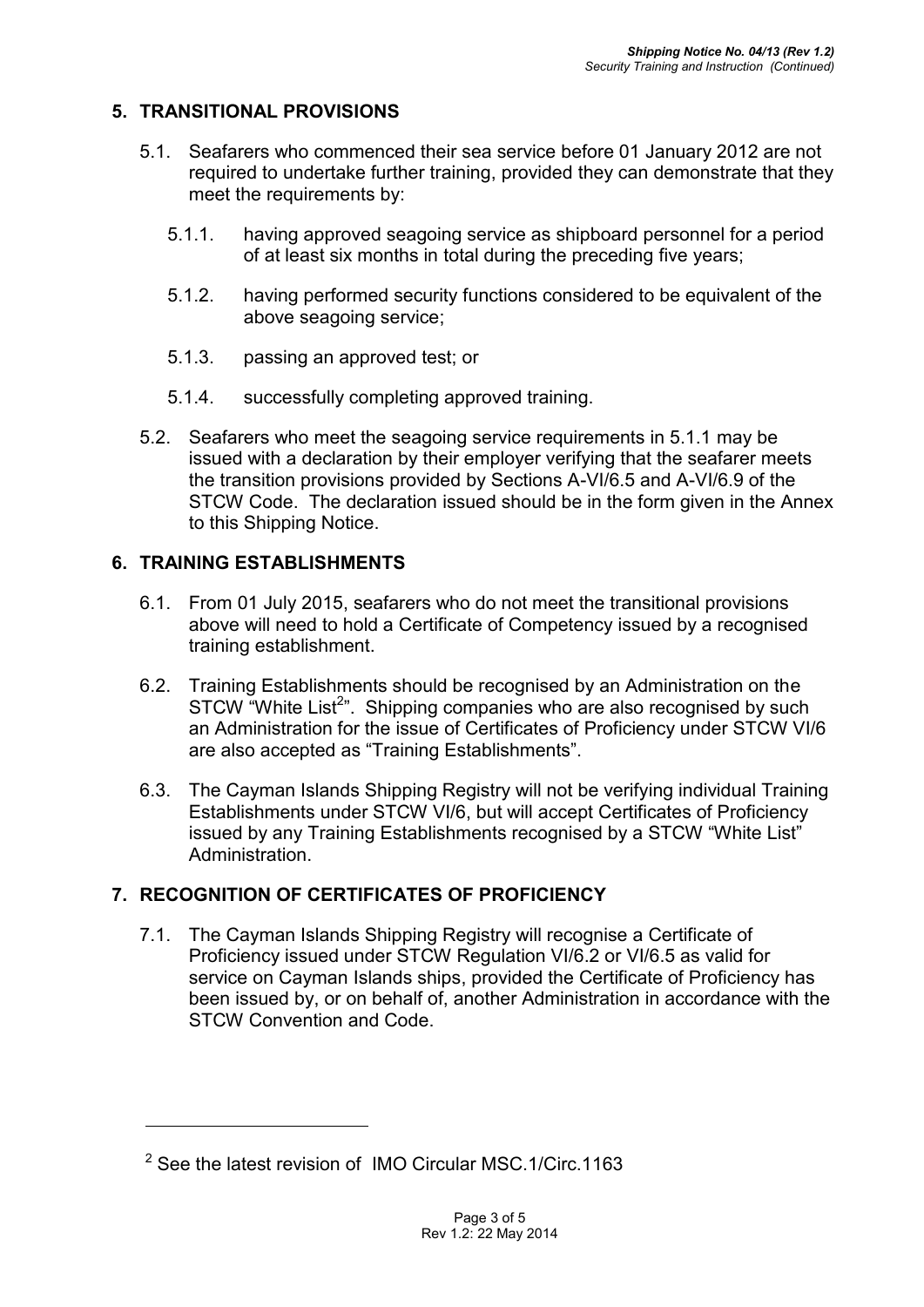#### *Annex*

## *Form of declaration to recognise seagoing service for the purposes of STCW Code Section A-VI/6.5.1 (All seafarers)*

### **Issued in accordance with STCW Code Section A-VI/6.5.1 for service on Cayman Islands ships.**

## **Declaration number:**

#### **Details of Seafarer**

Name of seafarer:

Passport or Identity Document number:

Date of birth:

Nationality:

**This is to confirm** that the above seafarer:

a) Commenced their seagoing service prior to 01 January 2012;

b) Has approved seagoing service as shipboard personnel of at least six months in the five years prior to 01 January 2014;

c) Meets the requirements of STCW Code Section A-VI/6.5.1 for demonstrating competence for security-awareness training.

## **Declaration by employer:**

I declare that the above seafarer is employed by the below employer and records of seagoing service have been reviewed. I also declare that the seafarer meets the transitional provisions of STCW Code Section A-VI/6.5.1 for competence in security awareness training.

Date of issue:

Signature:

Name of person signing on behalf of the employer:

Name of employer:

Signature of seafarer: